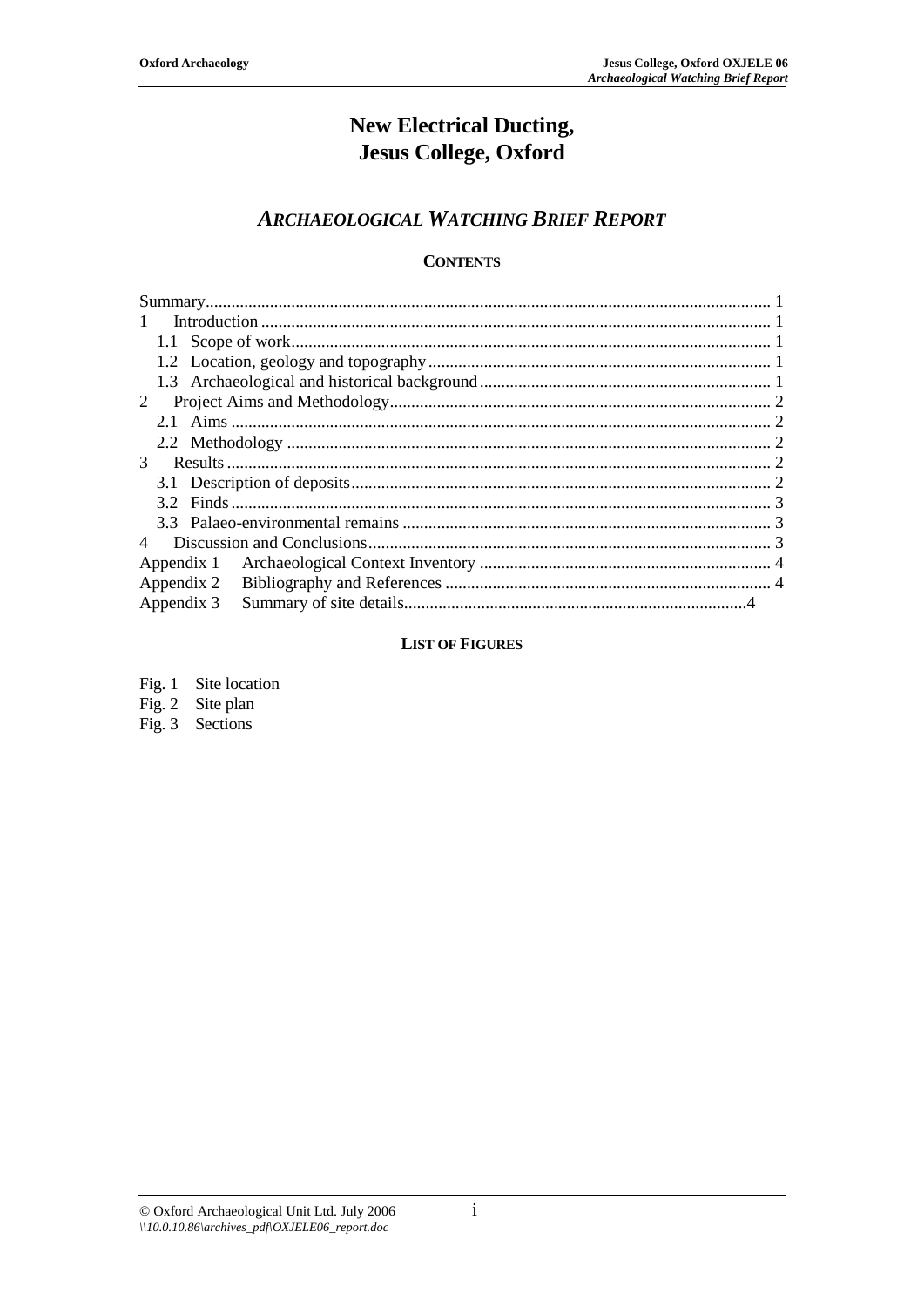#### **SUMMARY**

*In July 2006 Oxford Archaeology carried out an archaeological watching brief in the Second and Third Quads at Jesus College, Oxford, in advance of the excavation of new cable duct trenches. The watching brief in the Second Quad revealed a layer of undisturbed buried soil possibly predating the college construction. This was sealed by made ground that produced 17th century clay pipe fragments and may relate to the construction of the quad.*

#### 1 **INTRODUCTION**

#### 1.1 **Scope of work**

- 1.1.1 In July 2006 Oxford Archaeology (OA) carried out an archaeological watching brief at Jesus College, Oxford (centred at NGR: SP 5139 0635). The work was commissioned by ADP Architects in respect of the first phase of the proposed excavation of new cable ducting trenches.
- 1.1.2 A project brief was set by Brian Durham, the Oxford City Archaeologist (OCC 2006). OA prepared a Written Scheme of Investigation detailing how it would meet the requirements of the brief (OA 2006).

#### 1.2 **Location, geology and topography**

- 1.2.1 Jesus College lies within the centre of Oxford and is bounded by Cornmarket Street, Market Street, Ship Street and Turl Street (Fig. 1). The new cable ducting trenches were excavated in the Second and Third Quads of the college.
- 1.2.2 The underlying geology is 1st Terrace River Gravel (BGS Sheet 236).

#### 1.3 **Archaeological and historical background**

- 1.3.1 The archaeological background to the watching brief was prepared by Brian Durham in his brief and is reproduced below.
- 1.3.2 Jesus College dates from the 16th century, and on Agas' map of 1578 the south-east angle of the Outer (First) Quadrangle is in place. Both quadrangles are in place by 1675 (Loggan's map). The pre-college layout was reconstructed from documentary sources by H E Salter and is presented in his *Survey of Oxford* (1960). The implications of this is that the proposed extensive trenching operation may confirm the line of town properties predating the college, including back boundaries of properties on Market Street, Ship Street and Cornmarket Street. There is also a low but not discountable risk of an early property in the centre of the block, as with Frewin Hall sitting behind the opposing Cornmarket Street frontage.
- 1.3.3 Because of the potential for this work to have an unknown or damaging effect on known or suspected elements of the historic environment, including a tenement of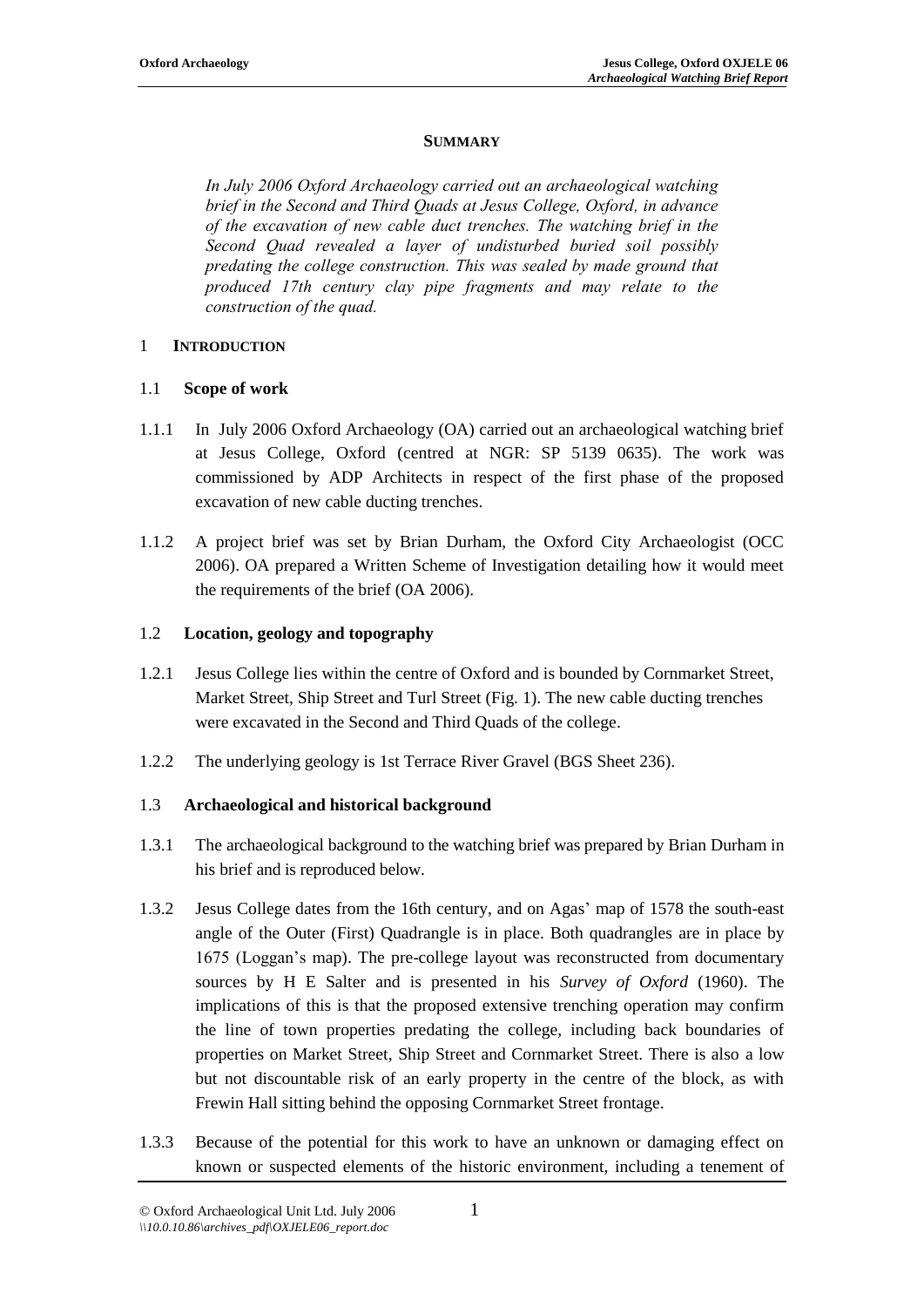Godstow Abbey under the porter's lodge and other deposits predating the foundation of Jesus College, a brief for archaeological mitigation, including an archaeological watching brief, has been produced by Brian Durham, the Oxford City Archaeologist (OCC 2006).

## 2 **PROJECT AIMS AND METHODOLOGY**

## 2.1 **Aims**

- 2.1.1 To identify and record the presence or absence, extent, condition, quality and date of archaeological remains in the areas affected by the development.
- 2.1.2 To preserve by record any archaeological features or deposits that may be disturbed or destroyed during the course of the groundworks.
- 2.1.3 To make available the results of the archaeological investigation.

## 2.2 **Methodology**

- 2.2.1 The excavation was accomplished using a mixture of hand digging and machine excavation where appropriate. The watching brief was conducted as a series of site visits during works likely to impinge upon potential archaeological deposits.
- 2.2.2 A plan showing the extent of the excavations and the location of any archaeological features was drawn at a scale of 1:100 and where recorded their sections were drawn at a scale of 1:20. All excavated features were photographed using colour slide and black and white print film. A general photographic record of the work was also made. Recording followed procedures detailed in the *OA Field Manual* (ed D Wilkinson, 1992).

## 3 **RESULTS**

## 3.1 **Second Quad**

- 3.1.1 A layer of dark brown silt loam (4) was encountered at a depth of 0.5 m below the current ground level. The composition of this layer suggests that it may be an earlier turf line or buried soil. At the western extent of the trench this was overlain by a light yellow-brown clay silt (5), which contained a high percentage of fine sand and small stone fragments and may represent a demolition layer (Fig. 3, Section 2).
- 3.1.2 At the eastern extent of the trench Layer 4 was overlain by a layer of grey-brown clay silt (3), which tapered off to the west, overlying Layer 5. This layer contained occasional gravels and was a possible made-ground deposit. Layer 3 contained two clay tobacco pipe fragments of 17th century date, and four pieces of animal bone. Sealing both layer 3 and 5 was a 0.25m-deep layer of yellow-brown clay silt (2) (Fig. 3, Section 1). This contained large quantities of small gravel and probably represents a layer of made ground.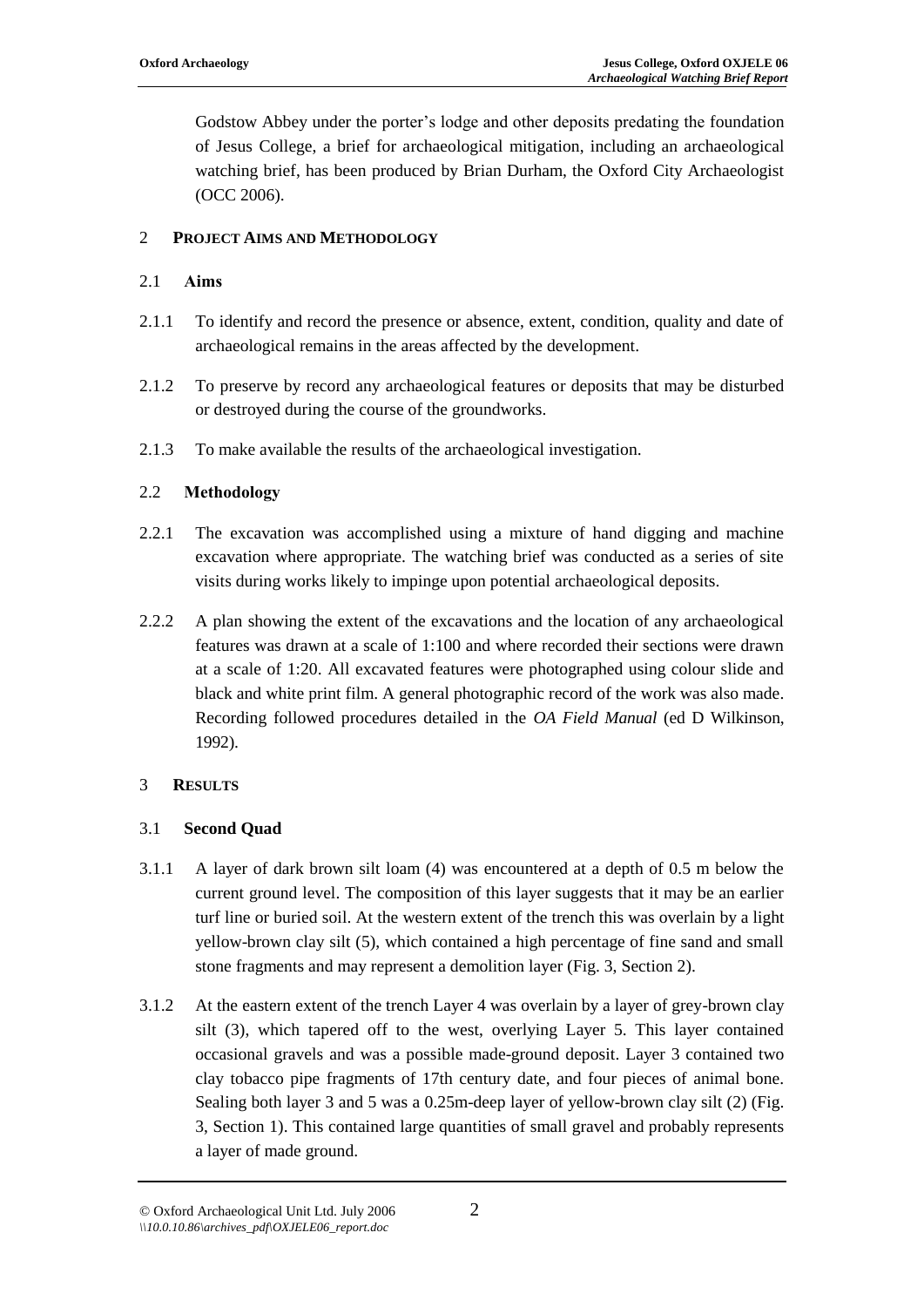3.1.3 Cutting through layers 2, 3 and 4 was a vertical-faced, parallel-sided feature (7) (Fig. 3, Section 3). This measured 4.5m wide, with its full length not exposed, though a shallow depression could be observed in the turf to the north of the trench suggesting it was at least 8m long. The cut could be observed within the full depth of the section showing it to be in excess of 0.5m deep. It was filled with a dark brown silt loam (6) which produced fragments of machine-made brick suggesting a 20th century date. The trench was sealed by a 0.2m-deep layer of dark brown silt loam (1), the present day topsoil. This contained a variety of post-medieval finds, including a residual fragment of a stemmed drinking glass of probable 17th-century date.

## 3.2 **Third Quad**

3.2.1 In the Third Quad, the trench was excavated to a depth of *c* 0.45m below ground level. Only modern building debris was observed.

#### 3.3 **Finds**

3.3.1 Layer 3 produced two clay tobacco pipe fragments (a bowl and a stem fragment) dating to the 17th century, and four pieces of animal bone, including a cattle vertebra and sheep/goat scapula that had both been butchered. Modern contexts 1 and 6 between them produced a range of post-medieval and modern finds, including pottery, ceramic building material, vessel glass, a piece of modern window glass, animal bone and oyster shell.

#### 3.4 **Palaeo-environmental remains**

3.4.1 No deposits suitable for palaeo-environmental sampling were encountered during the course of the watching brief.

## 4 **DISCUSSION AND CONCLUSIONS**

- 4.1.1 Layer 4 appears to be a buried soil horizon and may represent an undisturbed deposit predating the construction of the college. Its survival suggests a potential for earlier archaeology to survive below.
- 4.1.2 Layers 2, 3 and 5 appear to be made ground and may relate to the construction of the Second Quad in the 17th century. Feature 7 may be the remnants of an WWII air raid shelter, similar to that encountered during an evaluation in the Provost's Garden, Queens College (OA 1997).